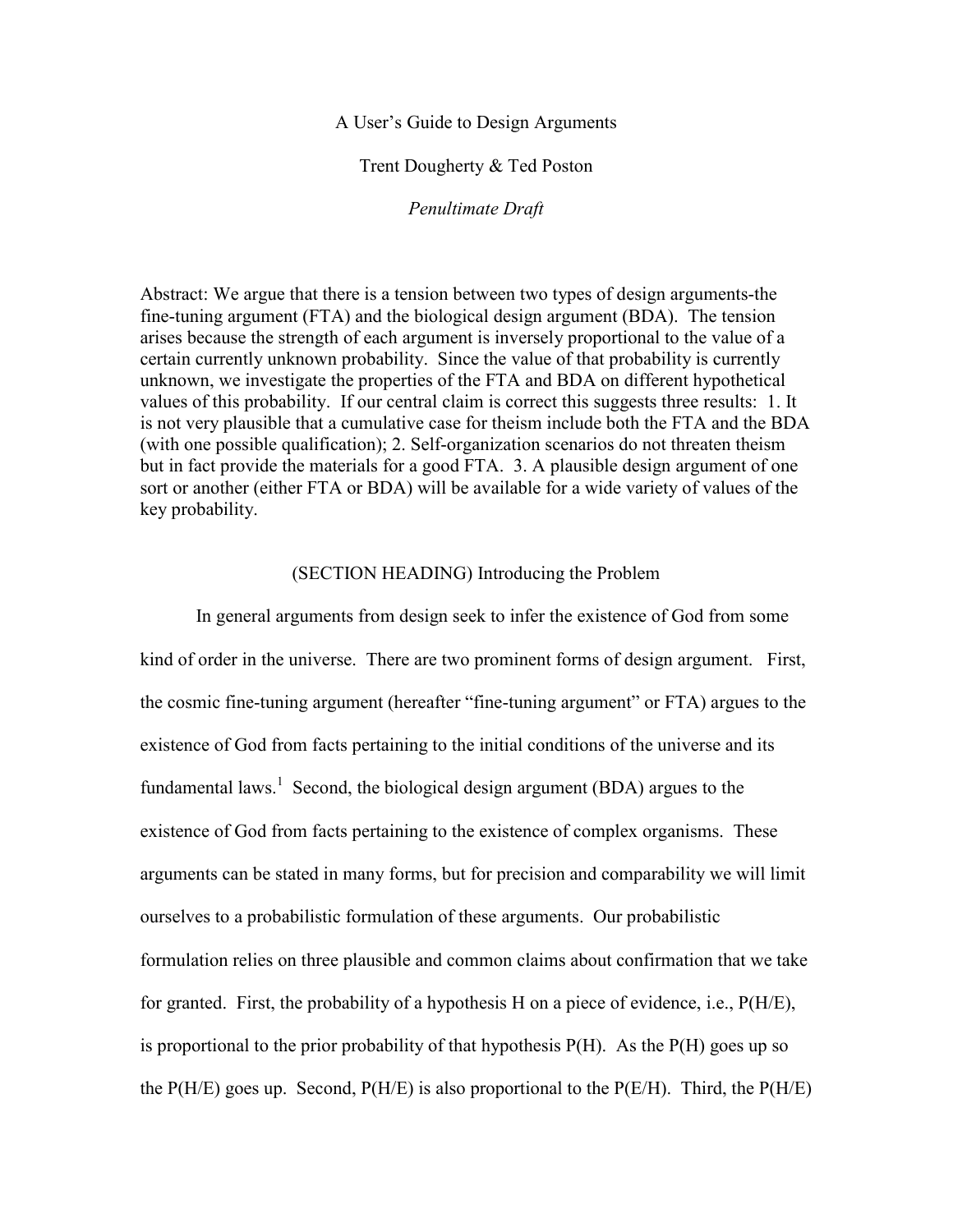is inversely proportional to the  $P(E)$ . As the  $P(E)$  goes up, the  $P(H/E)$  goes down. These three properties of confirmation are consequences of Bayes' theorem. Our approach is thus consistent with Bayesianism, but doesn't require it. The points we make about the tension between the fine-tuning argument and the biological design argument arise for any view of confirmation that shares these three properties.

The form of probability with which we will be primarily concerned in this paper is a form of conditional epistemic probability where  $P(A/B)$  is the probability a properly functioning rational agent attending to the evidence would have.<sup>2</sup> When we speak of prior probabilities we will be suppressing for stylistic reasons that prior probability is a relative notion, sometimes taking more into account sometimes less as we go about learning. Often the prior probability will be conditional only on tautological information. Further, we will be assessing this from the standpoint of an "outsider", a view that does not assume the agent knows what we know but is appropriately epistemically innocent. Additionally, we find it plausible that a rational agent may have spotty priors. This marks a difference between our view of confirmation and standard Bayesianism. Standard Bayesianism implies, while our view does not, that each proposition has a prior probability.<sup>3</sup>

In rough outline the fine-tuning argument proceeds as follows: The priori probability that the initial conditions of the universe and the values of the constants of the fundamental laws take their actual values is incredibly low.<sup>4</sup> Where "C" specifies that the initial conditions of the universe and the values of the constants of the fundamental laws have such and such *actual* values, the claim is that the P(C) is incredibly low. But if theism were true it would be much more likely that C than if theism were false i.e.,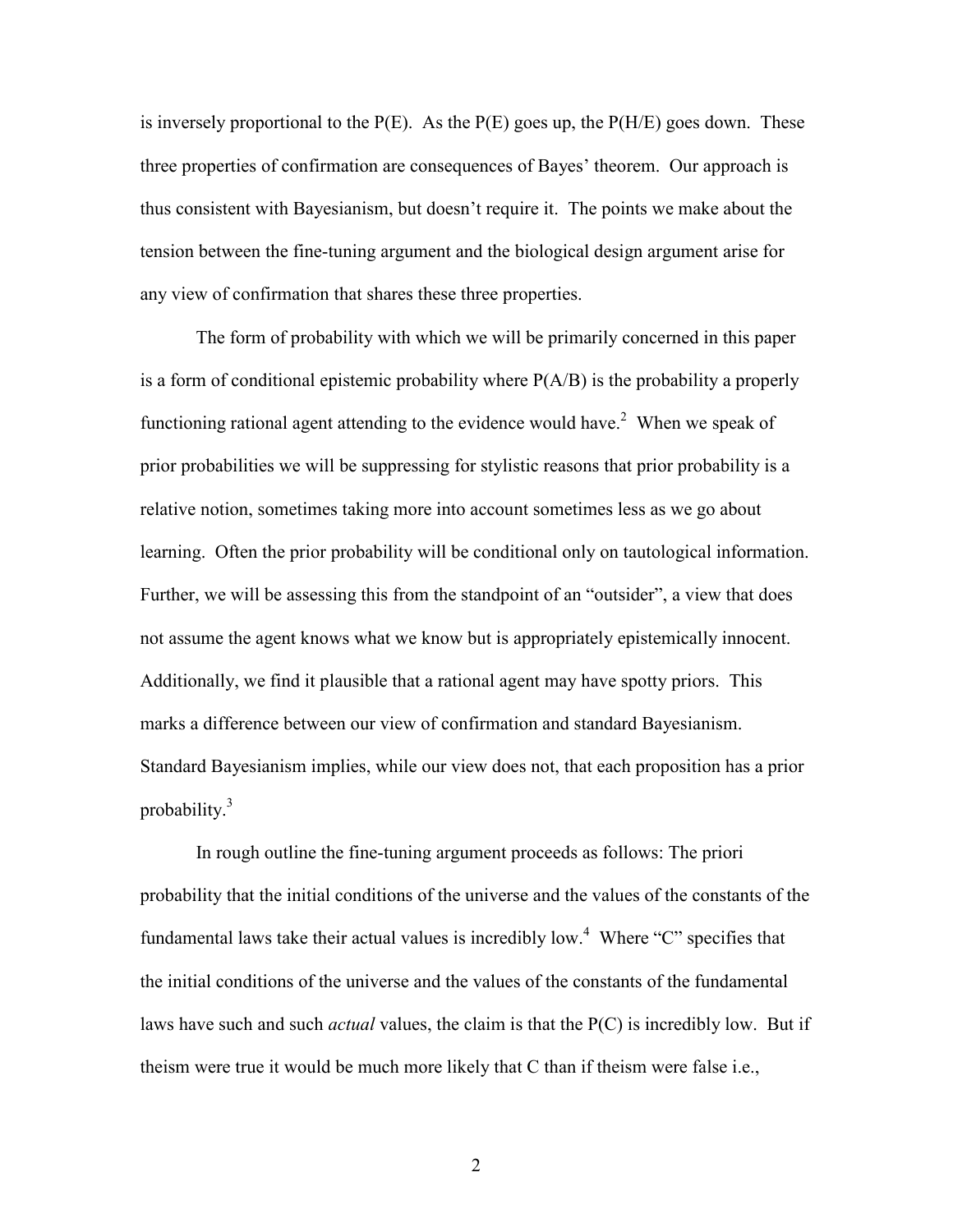$P(C/T) \gg P(C/\sim T)$ . So the fact that the initial conditions and the constants of the fundamental laws have such and such actual values provides evidence for theism.

The biological design argument proceeds as follows (again in rough outline): it's incredibly unlikely that biologically complex organisms would exist somewhere or other in our universe. How unlikely? If we are to infer divine action from the existence of biologically complex organisms it must be nothing short of *miraculous*. This is "statistical impossibility". But note that if life is statistically impossible given the initial conditions of the universe, then there is very little sense to the notion that the universe is fine-tuned for life. True, there is some sense in which life is possible in such a universe, for God might specially create a microenvironment suitable for life. But *that's* true of any set of initial conditions.

Let "B" specify that biologically complex organisms exist somewhere or other in the universe. If theism were true, it is much more likely that complex organisms would exist than otherwise--i.e,  $P(B/T) \gg P(B/\sim T)$ , for God could guide the process of evolution along, intervening when necessary. So the existence of complex organisms provides evidence for theism.

Now that we have a rough outline of the two kinds of design argument we wish to consider we draw out their commitment to a common probability and explain how the strength of each argument is inversely proportional to the value of that probability. The probability in question is  $P(B/C&P)$ , the probability that biologically complex life exists somewhere or other given C and that there are no other B directed processes,  $\sim P$  (e.g., the process of divine intervention whereby God guides the process of evolution along.) The thing to notice is that this figure is currently unknown. Though there are plausible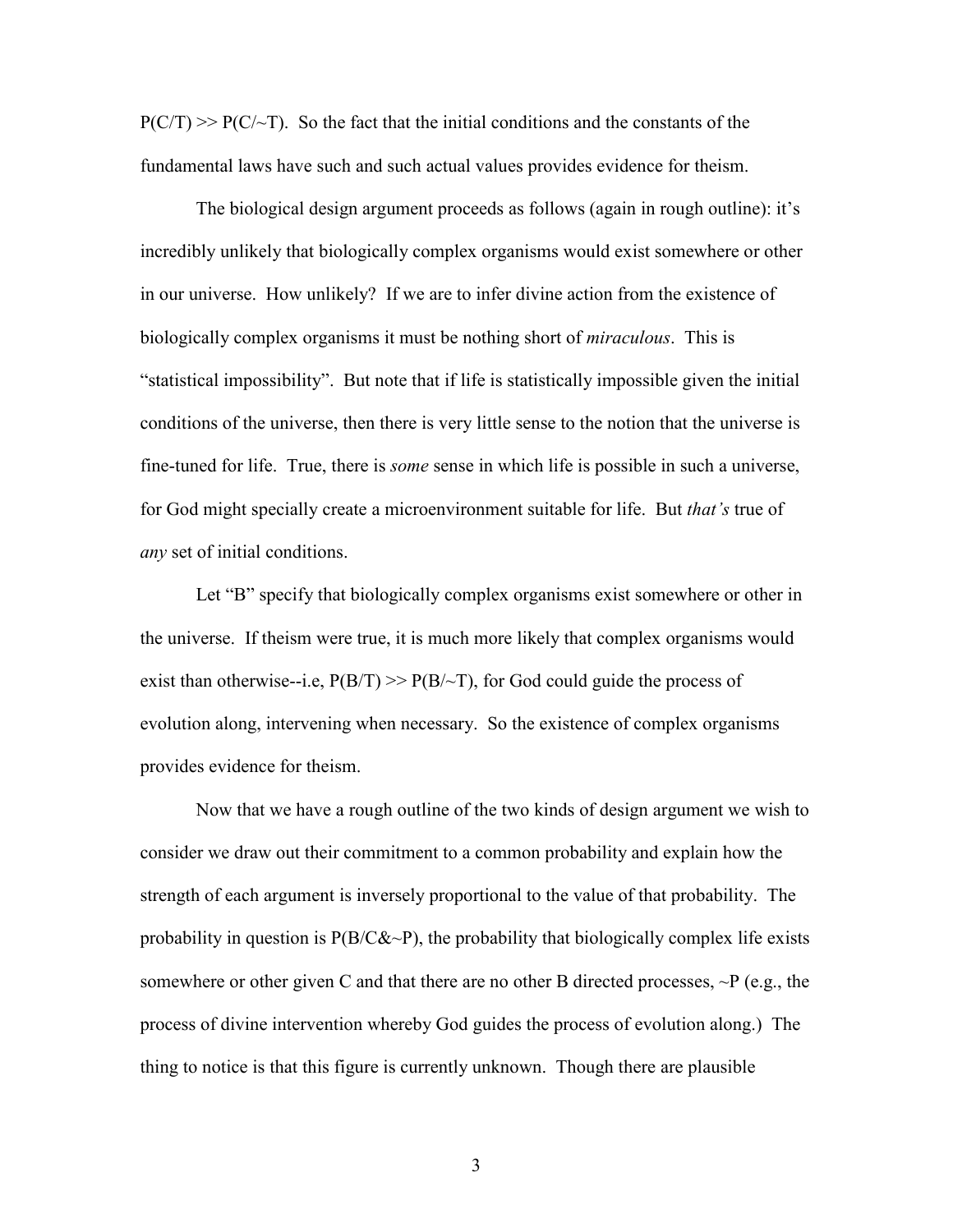arguments to be made concerning its value we are aware of no very convincing arguments for any definite value. We take it to be an epistemic possibility that it could be extremely small or nearly 1. Because of that, we will be considering, hypothetically, the relative strength of the FTA and the BDA on various value assignments. We suggest it is hard to see any range for that value for which it is very clear that the FTA and BDA could simultaneously provide much confirmation for theism.

To begin: notice two crucial claims in the above informal explanation; first, that  $P(C/T) \gg P(C/\sim T)$  and second that  $P(B/T) \gg P(B/\sim T)$ . Why is the first claim true? The thought is that C achieves something of value, where that item of value is the kind of thing a good God would want to bring about. What is that item of value? The advocates of the FTA have offered different answers: it is life (John Leslie) $<sup>5</sup>$ , conscious, embodied</sup> life (Robin Collins)<sup>6</sup>, or intelligent, moral beings of limited power (Richard Swinburne).<sup>7</sup> There are many targets fine-tuning could have and different theorists have taken different items for their data. We think it simplest to consider the argument from the fine-tuning of the universe for complex living organisms, our B above. Thus the reason the inequality holds--P( $C/T$ ) >> P( $C/\sim T$ )--is that B is valuable and C is a means to the end of B. It is because C is a means to B and that B is something a rational being like God would be expected to bring about that the central FTA claim is true. The idea that C is a means to the end of B may be captured in probabilistic notation by probability raising, i.e., C raises the probability of B. To isolate the issue at hand we need to consider whether C raises the probability of B apart from some other process that results in B. For example, to consider whether C raises the probability of B we need to consider whether C absent divine intervention raises the probability of B. This is one reason why we focus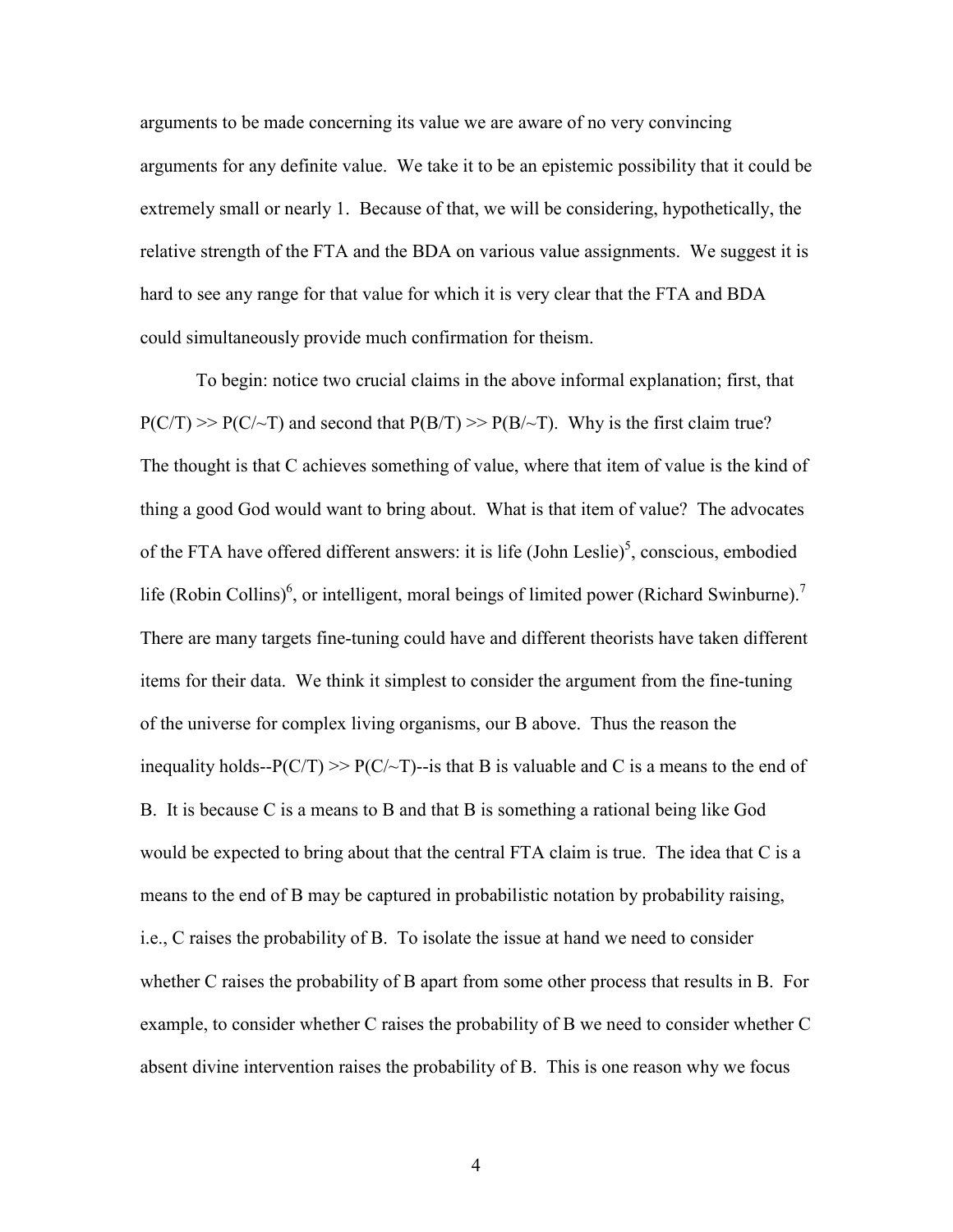on the probability of B on C  $\& \sim P$ , where P is that there is some other B directed process. Thus the crucial probability is  $P(B/C&{\sim}P)$ .

Both the BDA and the FTA could be run from different data. For example Swinburne's FTA takes as its datum the existence of human bodies capable of supporting the mental life of rational moral agents. Since this entails the existence of complex living organisms there is reason to believe that if our results follow for the present case they will apply to Swinburne's as long as there is a very high probability that complex living organisms will evolve into intelligent moral beings of limited power, whether or not P. This is a plausible assumption, but we will not investigate it further. We believe the results of taking the data as we do are generalizable to most other contemporary versions of the arguments as well, though such a survey is beyond the scope of this paper.

We have just looked at the central claim of the FTA. We now consider the central claim of the BDA:  $P(B/T) \gg P(B/\sim T)$ . The thought is that the universe is in general inhospitable to life (i.e., the universe is not a good means to life) and that God would intervene to bring about complex organisms if--as seems plausible--he wanted them to exist. That the universe is inhospitable to life is a necessary component to the BDA because if the  $P(B/C&{\sim}P)$  were high (or at least not so low) then, presumably, the  $P(B/\sim T)$  would be not so low, in which case the claim that the  $P(B/T) \gg P(B/\sim T)$  would not hold and the argument would fail. The reason to think that the P(B/T) is much greater than  $P(B/\sim T)$  is again related to considerations about what is valuable. Since B expresses a state of affairs we can expect a rational being like God to value, we will not be very surprised if he brings it about. Otherwise, it is quite surprising.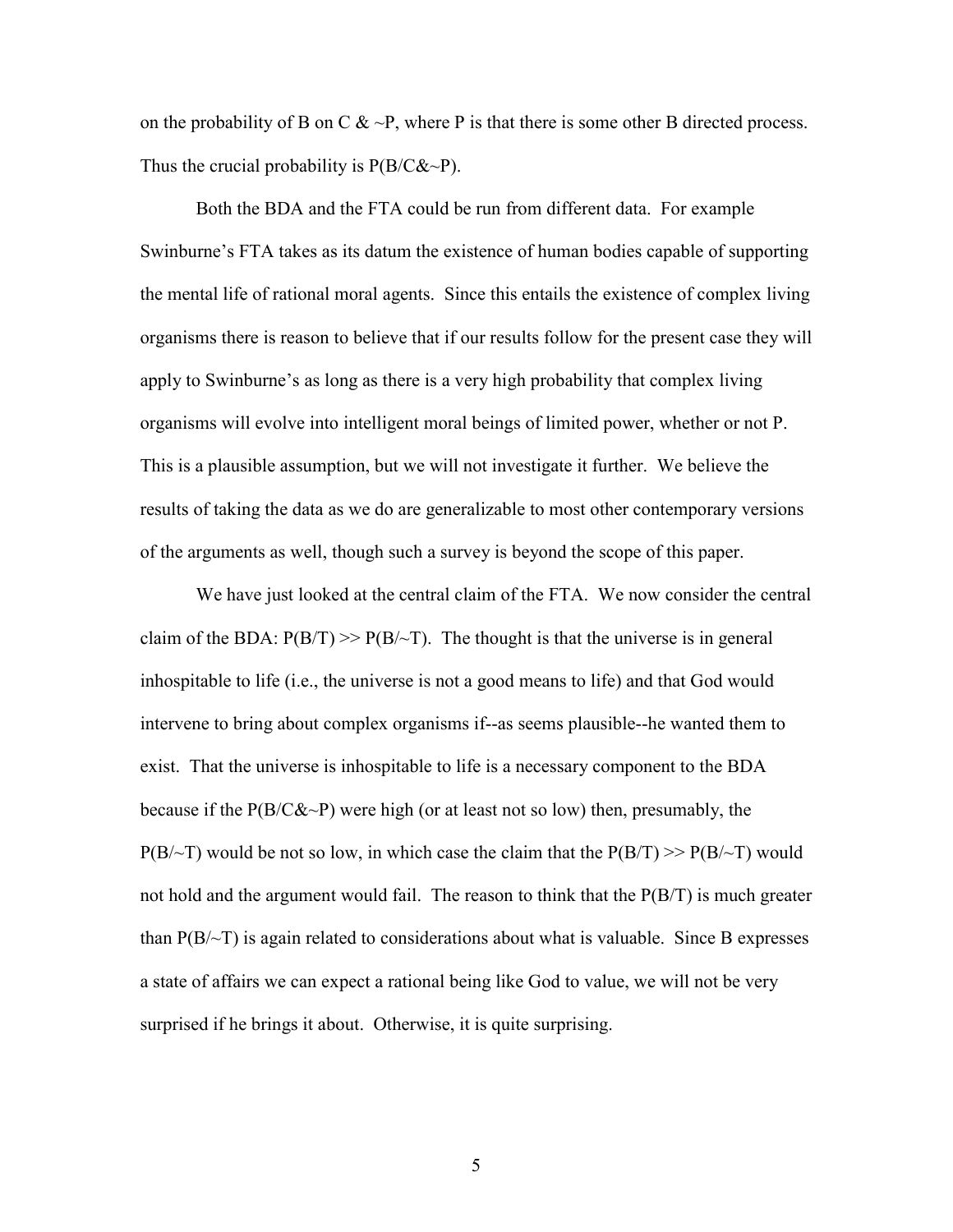So the strength of the FTA relies on the value of  $P(B/C&\!\!\!\!\sim\!\!P)$  being fairly high while the strength of the BDA relies on that same quantity being low. The point can be put thus: the strength of each argument is inversely proportional to the other. As the  $P(B/C&\sim P)$  goes up the FTA is strengthened and the BDA is weakened. As  $P(B/C&\sim P)$ goes down the FTA decreases in merit and the BDA gains favor. To drive home the point, consider the limit cases:  $P(B/C&[]P] = 1$  and  $P(B/C&[]P] = 0$ . If the initial conditions of the universe made life a certainty, then the BDA would be a non-starter. There would be absolutely no need to look for an explanation of why life arose, although focus would naturally shift to the initial conditions themselves. On the other hand if the initial conditions statistically excluded life, then looking for an agent-based explanation of life would make sense (because it'd be a miracle), whereas any talk of the universe being fine-tuned for life would not make the least sense.

This point about inverse proportionality doesn't imply that the arguments are logically inconsistent, for there may be some values for  $P(B/C&N$  in which both arguments contribute something to the case for theism. $8\degree$  To reiterate our aim in the paper is to investigate the properties of the FTA and BDA given differing values for  $P(B/C&\sim P)$ . We assume that it is currently unknown whether  $P(B/C&\sim P)$  is high or low. What we find interesting is that if the value should turn out to be high then the FTA could be very strong, though the BDA thereby fails. If, however, the value should turn out to be low then the BDA could be very strong and the FTA falters. Moreover, if the value is modest then perhaps both arguments fail. There are several interesting consequences if this relationship holds between the two arguments. One is that whether or not data from the empirical sciences provide material for an argument for theism doesn't depend on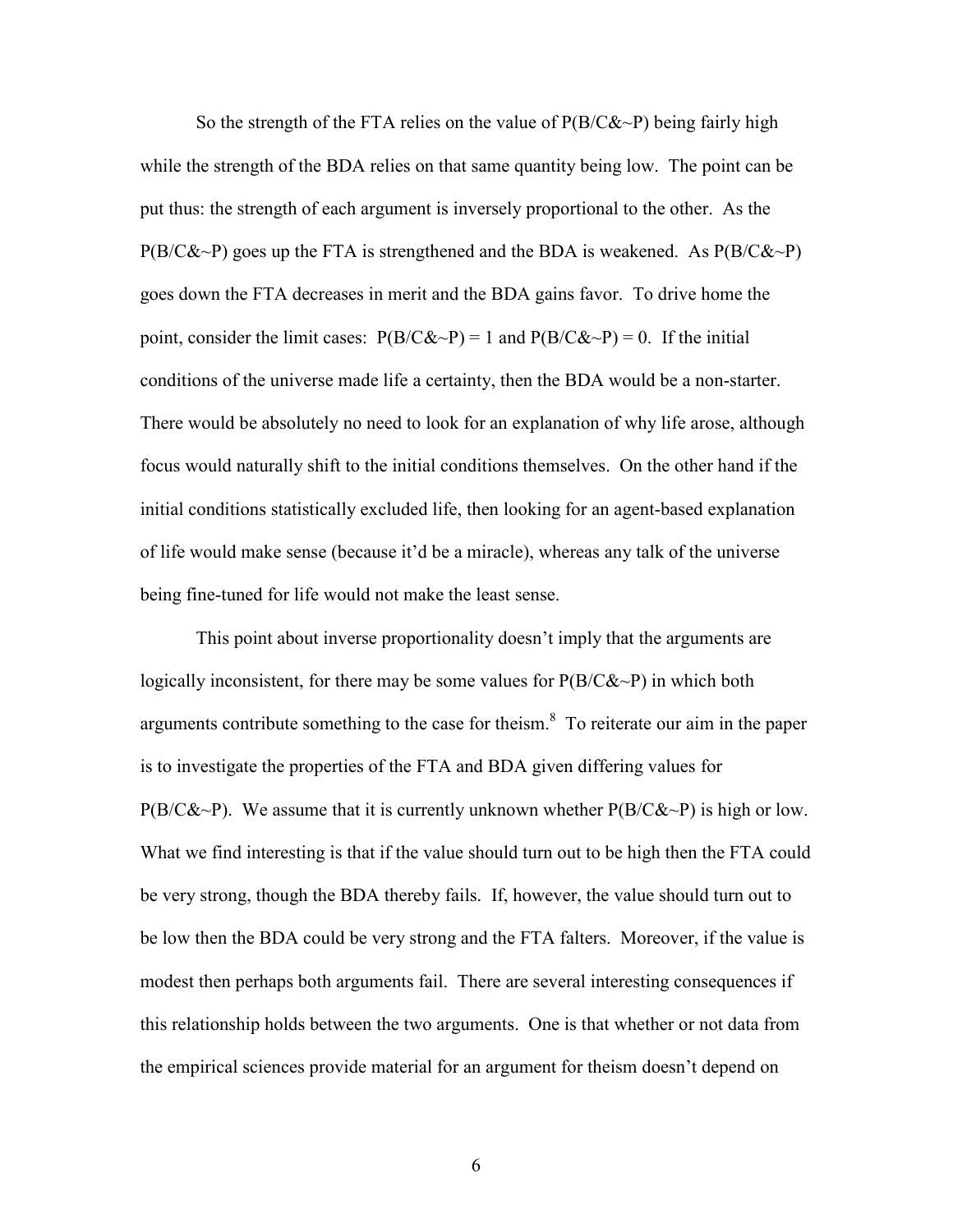naturalistic evolution. If some Kauffman-style self-organization scenario is true<sup>9</sup> then while the advocates of the BDA may suffer loss the overall dialectic favors theism, for in that case there could be a great FTA. Another interesting consequence of the argument is that the prospects of a two-tiered "cumulative case" design argument including both the FTA and the BDA are threatened. A two-tiered design argument will work only if a modest value of  $P(B/C&N$  is true and makes somewhat successful both arguments which we find unlikely. However, and third, one or the other of the arguments could well be successful as long as the value of  $P(B/C&{\sim}P)$  is not in a moderate range. Since current models differ primarily over which extreme the value is near, if either side is correct the grounds for one or the other of the FTA or BDA will exist.

 We end this section by observing that a prominent advocate of the FTA seems committed to the claim that  $P(B/C&P)$  is relatively high. Richard Swinburne, in The **Existence of God (revised edition) writes:** 

[God] has the power and abundant reason for putting in such a universe intelligent organisms. [I]f all evidence is that the occurrence of boundary conditions and laws such as to permit and make probable the evolution of intelligent organisms are a priori very unlikely, then that is evidence that God brought them about, and thereby indirectly brought about the existence of intelligent organisms. He made an intelligent-organism*producing* universe.<sup>10</sup>

This passage suggests that Swinburne thinks the  $P(B/C&~P)$  is high. In the most

recent edition of The Existence of God Swinburne attests:

[T]here will be an argument from the existence of human (and animal) bodies to the existence of God of any great strength, via the route of 'finetuning', only if it follows that a fine-tuned universe will (not merely possibly but with significant probability) lead to embodied humans and  $\frac{1}{2}$ animals.<sup>11</sup>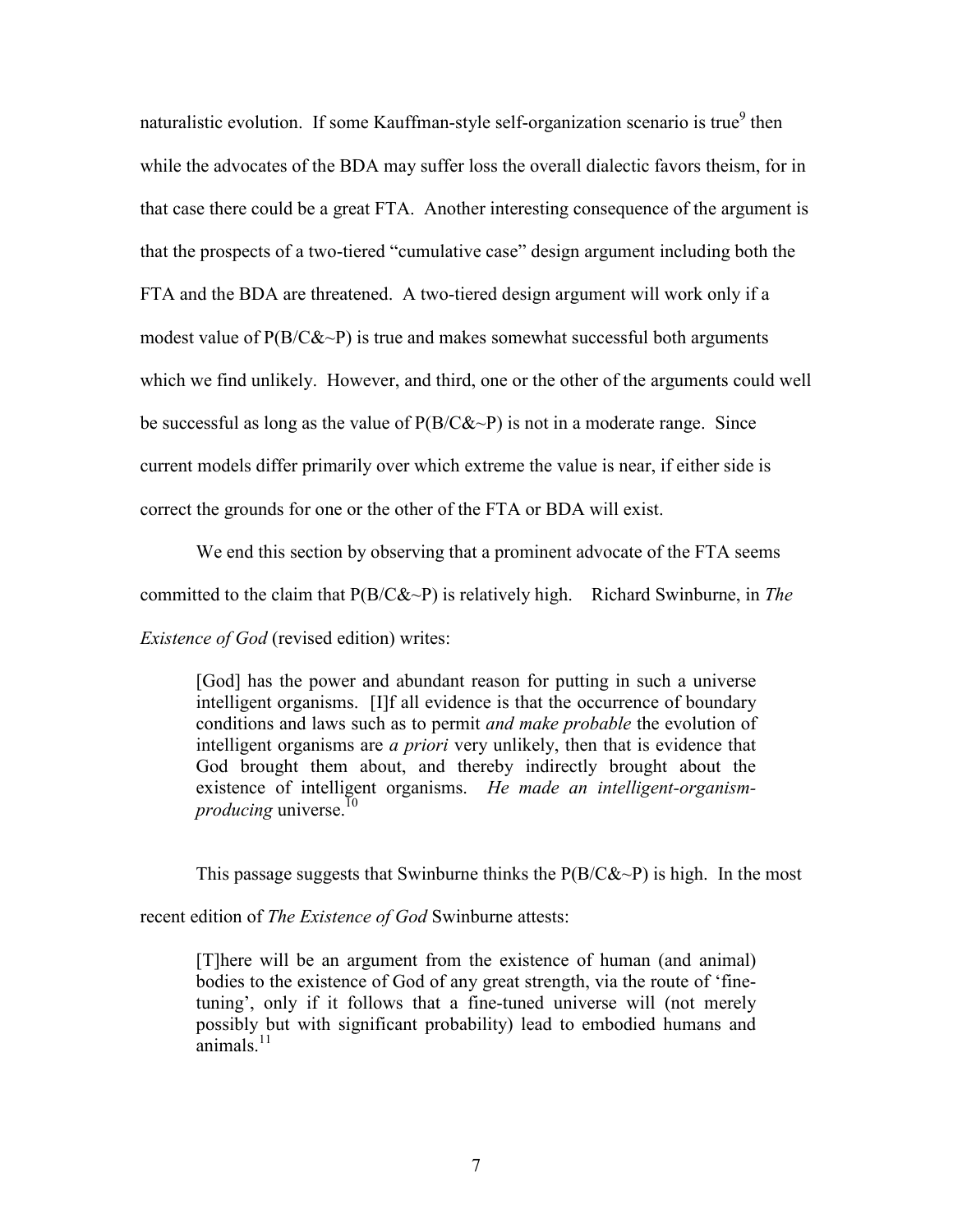Finally, in a recent response to Jordan Howard Sobel regarding charges of inefficiency involved in standard fine-tuning scenarios,<sup>12</sup> Swinburne has said based on his understanding of the current scientific evidence "it is very improbable indeed" that the universe would produce no life. He attests, "The amount of chance in the process is very small." $^{13}$ 

 These passages bears out our contention that a strong FTA requires a value for  $P(B/C&~P)$  that implies the BDA is weak. We do not contend that the FTA is strong or weak. Our point is that there is a tension between the two arguments that has not been commented upon in the literature.<sup>14</sup>

## (SECTION HEADING) Simplicity and the Explanatory Power of Theism

In the literature on inference to the best explanation the term "explanatory power" can cover a wide variety of explanatory virtues such as fit with background evidence, comprehensiveness, etc. The notion we use is that of Swinburne. Swinburne's general notion of explanatory power is making probable. In the case of personal explanation, predictive power is teleological. Agents have aims and resources which allow one to predict to some degree what they are likely to do. In the case of God he is omnipotent, omniscient, and perfectly free and thus will always do the best action or kind of action where there is one, and a satisfactorily good action where there is not. Thus, theism predicts states of affairs to the extent that they are intrinsically good or the best means to some intrinsic good. Though plausible arguments can be made to support it<sup>15</sup> we shall assume that B is such an intrinsic good.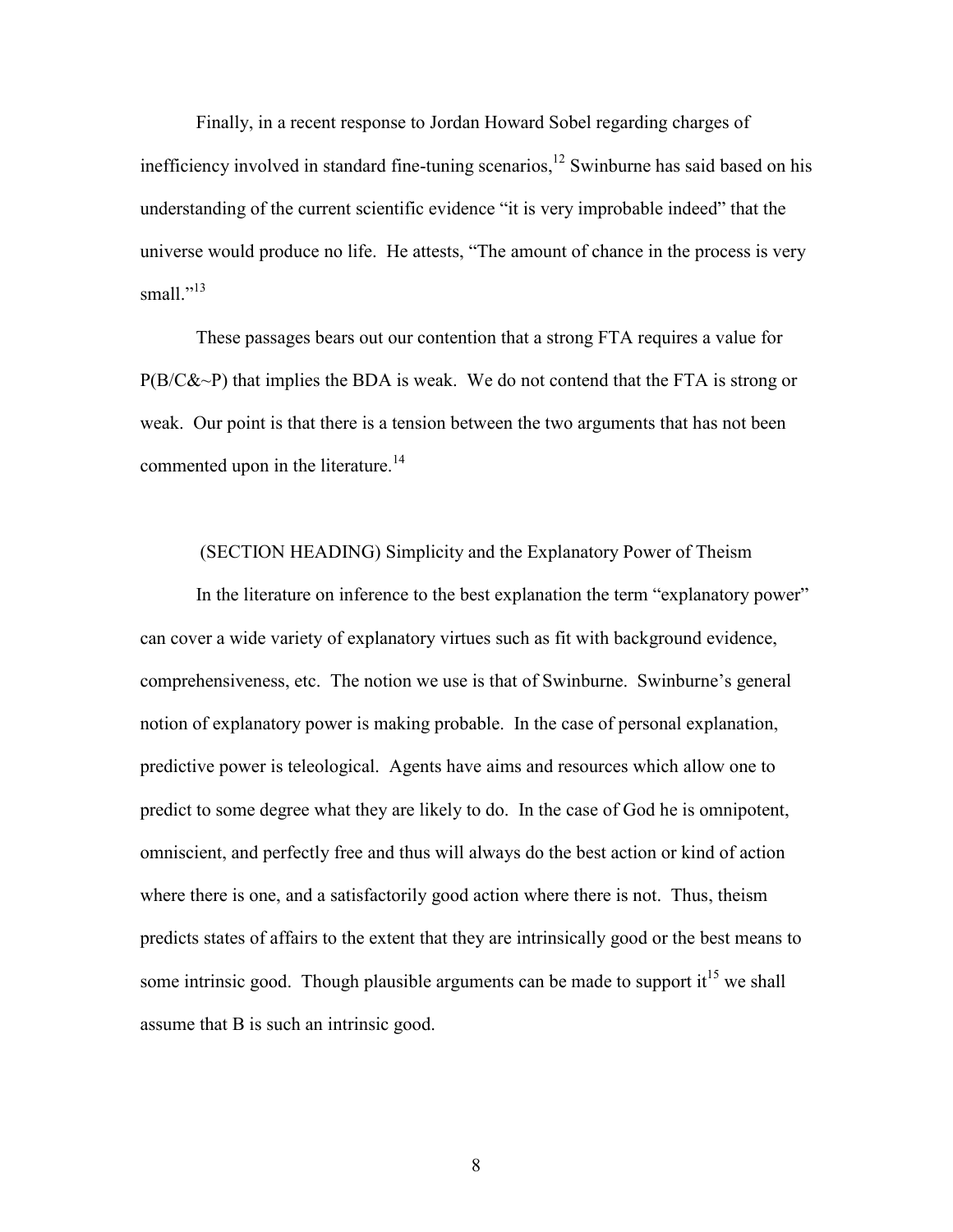It is God's intention to bring about B combined with the fact that--ex hypothesi-- C is a good means to B without any further intervention which explains why God would bring it about that C. Without this component T has no explanatory power with respect to C, and thus C would not be evidence for T as the FTA advocate alleges. The reason that C's being a good means to the end of B makes C likely is that B is an intrinsically valuable state of affairs, and God is the sort of agent--possessing perfect knowledge, power, and freedom--who could be expected to bring about a state of affairs to the extent that it represents a valuable kind of state of affairs. Put the other way round, to the extent that a state of affairs is a token of a type of intrinsically good state of affairs it is the kind of thing we can expect God to bring about.<sup>16</sup>

 This point is worth dwelling on for a moment. If theism is going to be more than marginally confirmed, it must score high in explanatory power and simplicity. Since there are an infinite number of hypotheses which entail the data in this case, simplicity is of the utmost importance. Like all explananda in science, the existence of the world and its features faces an underdetermination problem. Consider the following hypotheses: 345 demigods created the world just as it is, one being with a very large physical body created the world just as it is, an advanced culture from another spatiotemporal continuum created the world just as it is, the world was created by the last member of a backwardly infinite series of ever-more-complex demigods, the world has always existed in a series of expansions and contractions. All these hypotheses entail the existence of the world we observe, yet they are not all on a par epistemically. How should we choose among these competing hypotheses? Among the different criteria for selection, simplicity plays a central role.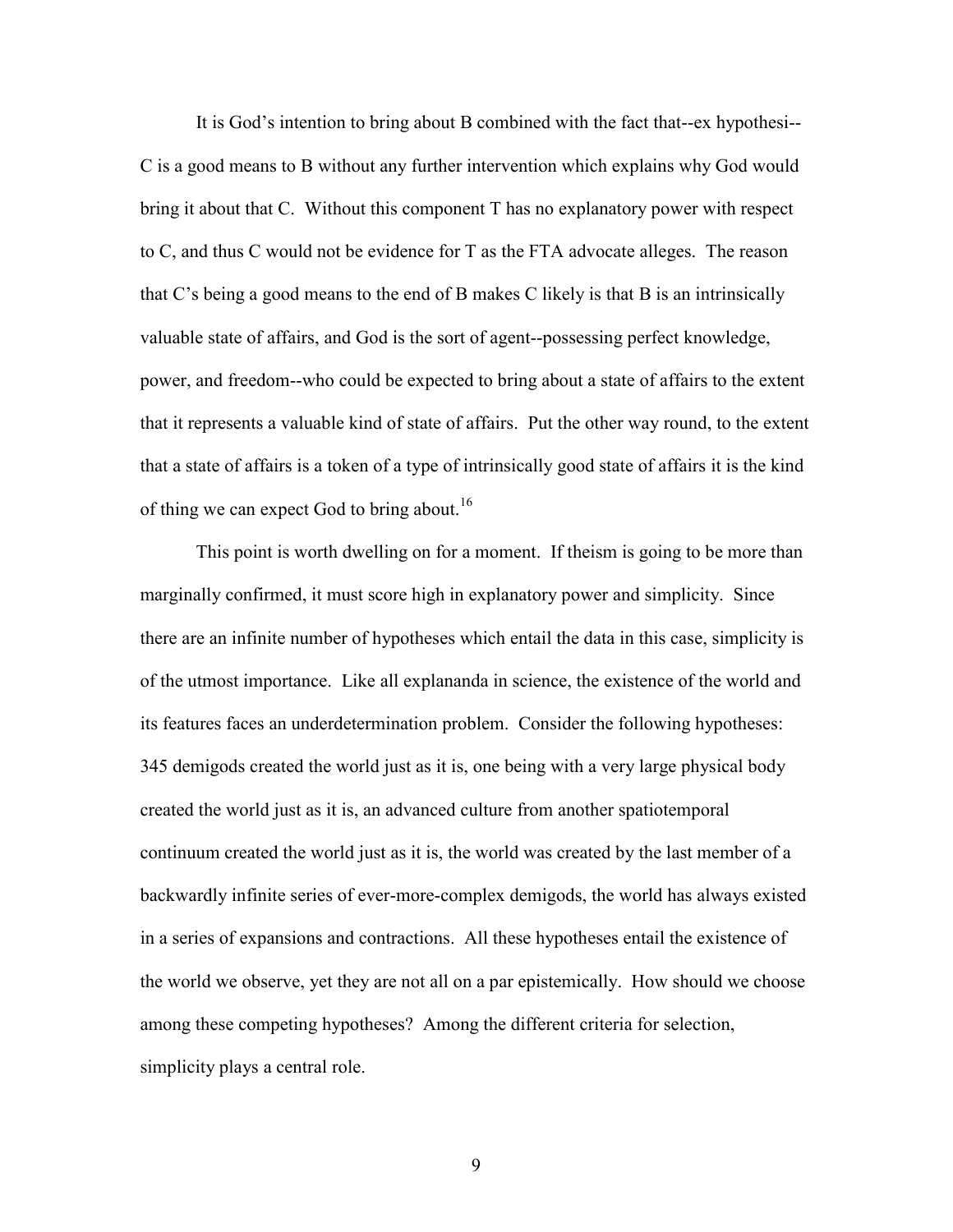The virtue of monotheism is that it posits one entity of a familiar type--personal agent--with one property--intentional power<sup>17</sup>--held in the simplest way--without limit.<sup>18</sup> Such a being would know the good and desire it to be actualized and nothing could prevent such a being from bringing it about. Thus, to the extent that a state of affairs is sufficiently good, we have some reason to expect God to bring it about.<sup>19, 20</sup>

# (SECTION HEADING) The crucial probability -  $P(B/C&~P)$

The P(B/C&~P) is either extremely low, very high, or somewhere in between. If the value is high the FTA will be well positioned but the BDA will be a non-starter. If the value is very low the BDA will have the basis for success but the FTA will fair poorly. If the value falls somewhere else in the "moderate" range then the FTA and BDA advocates have some work to do in order to show how these arguments can confirm theism. For all we know there may be a "sweet spot" for the  $P(B/C&~P)$  on which both the FTA & BDA turn out to be quite good, but there are various obstacles to defending the existence of such a range.

# (SUB-SECTION HEADING) Scenario 1: the  $P(B/C&~P)$  is low (SUB-SUB-SECTION HEADING) Consequences for the FTA

If the  $P(B/C&~P)$  is low then the supposition that a good God desires to bring about B should not lead one to think that  $P(C/T) \gg P(C/\sim T)$ . Why? In the FTA the original thought is that  $P(C/T) \gg P(C/\sim T)$ . The reason for this is that the  $P(B/C&N\sim P)$  is fairly high and a good God has a desire to bring about B. You then learn that the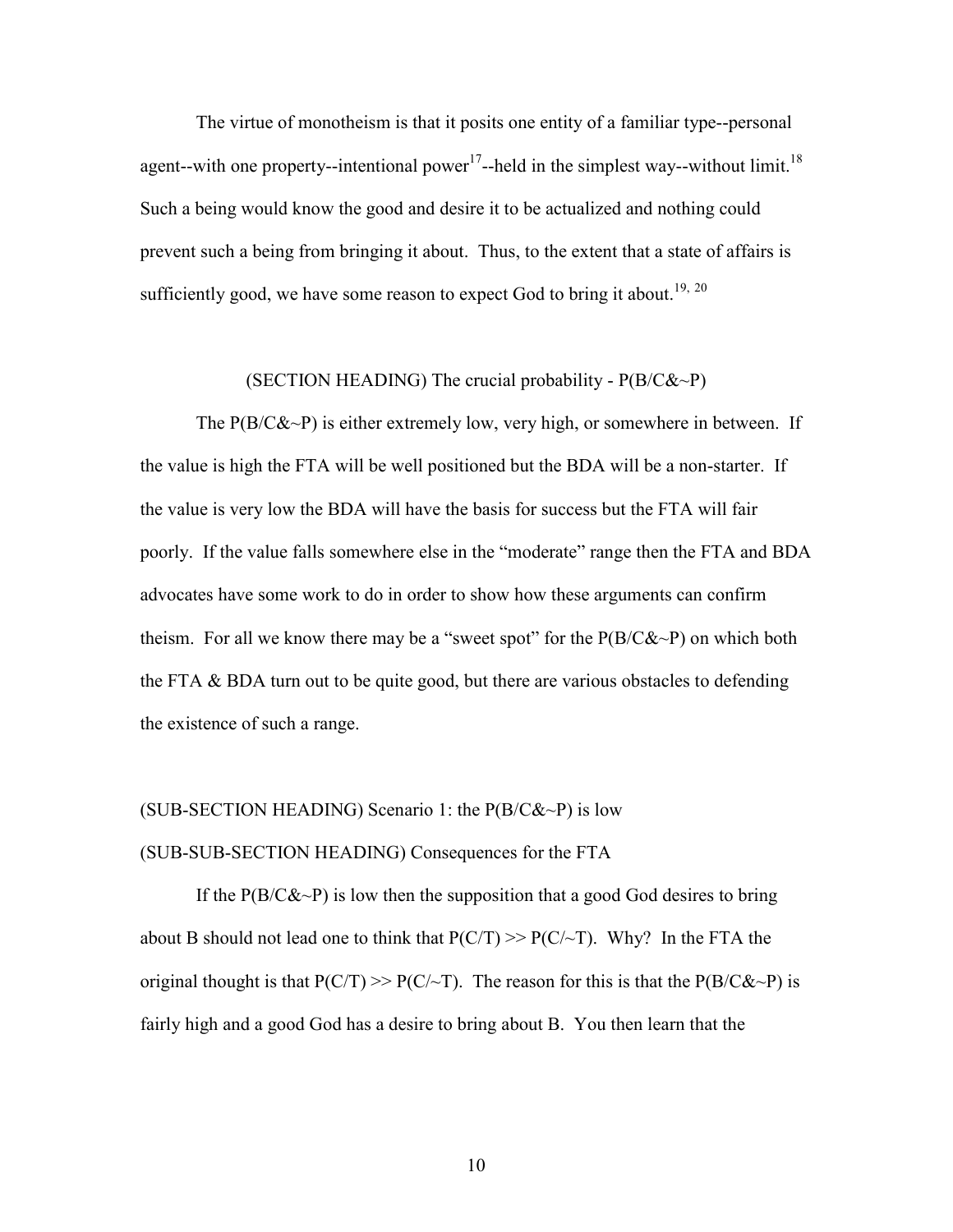$P(B/C&~P)$  is not fairly high. In this case, your rationale for the original thought is undercut. You should, at least, suspend judgment on the claim that  $P(C/T) \gg P(C/\sim T)$ .

## (SUB-SUB-SECTION HEADING) Consequences for the BDA

Even though the FTA gets weaker when  $P(B/C&\sim P)$  gets lower, the BDA gets stronger at lower values, for where the  $P(B/C&{\sim}P)$  is very low and yet B obtains, some explanation for the occurrence of B is called for. If it's low enough<sup>21</sup> then it's reasonable to think that  $P(T/B) > P(T)$ , so T is confirmed by B. So it's reasonable the BDA will be on good ground where the  $P(B/C&~P)$  is low.

# (SUB-SUB-SECTION HEADING) An objection

 It might be objected by the apologist who wishes to hold on to both the FTA and the BDA that God might find it more valuable to first create a world which allowed for but probabilistically precluded life and then add life in as a "fingerprint." To this we have three replies. First, either the FTA or the BDA by themselves would count as such a "fingerprint". Secondly, it would take independent argument that this was a better state of affairs than single-stage creation as the strong FTA advocate alleges; it is not enough to merely assert that it is. Finally, notice that all the work in such a two-state approach is being done by the BDA data, the "fine-tuning" data simply serve as a backdrop to make biological design stand out. Thus this approach is not a reply to our criticisms but rather a capitulation and a choice of the BDA over the FTA.

# (SUB-SECTION HEADING) Scenario 2: the  $P(B/C&~P)$  is high<sup>22</sup>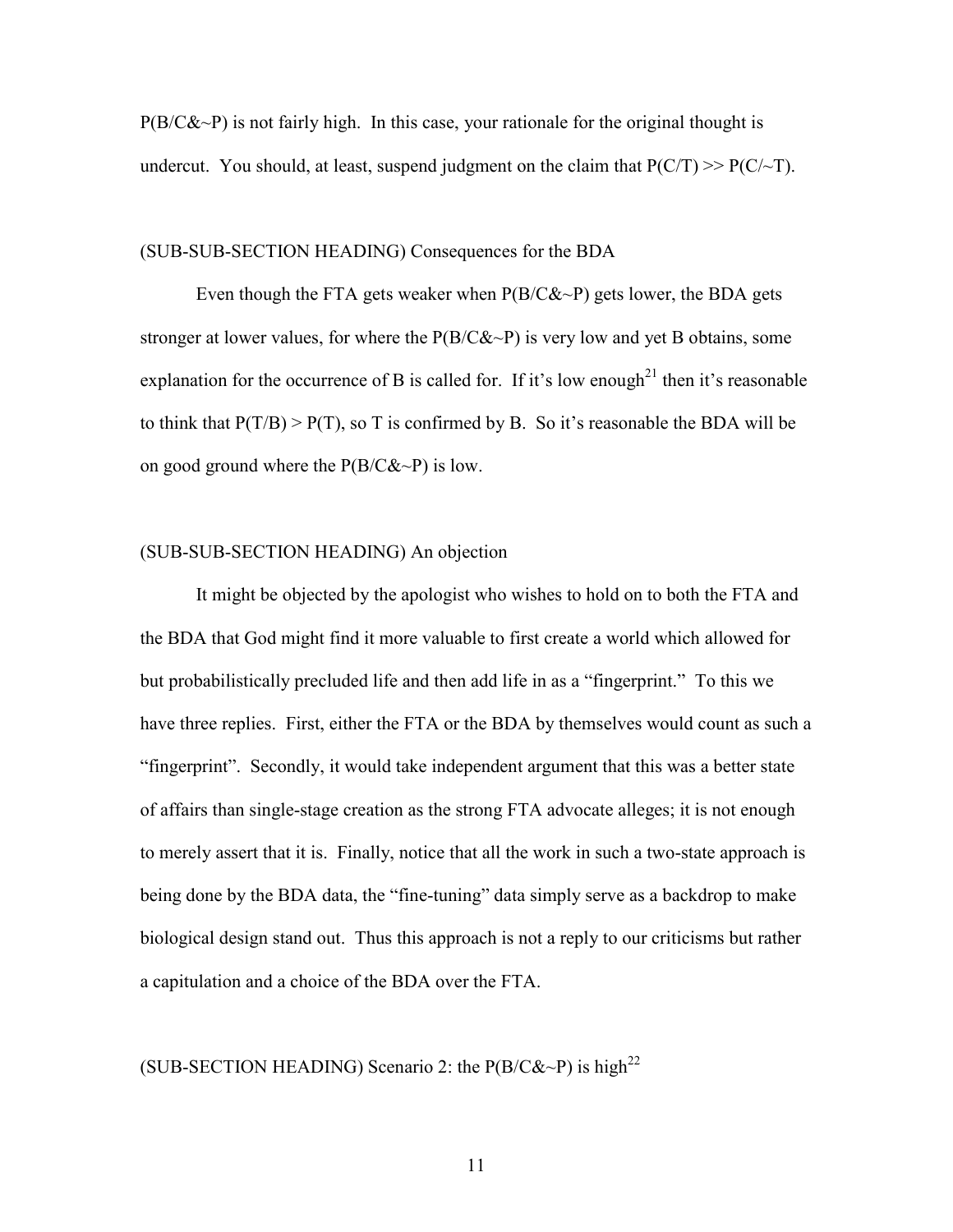#### (SUB-SUB-SECTION HEADING) Consequences for the BDA

As we explained above in the limit case in which the  $P(B/C&~P)=1$  the BDA is a nonstarter. As long as the  $P(B/C&{\sim}P)$  is at least .5 the BDA will not get off the ground. As we move away from the limit case the BDA incrementally gains strength, but as long as the  $P(B/C&P)$  is not incredibly low there seems little warrant for inferring divine intervention.

# (SUB-SUB-SECTION HEADING) Consequences for the FTA

The FTA, however, may well succeed. Since the fact that  $P(B/C&~P)$  is very high, the supposition that a good God would bring it about supports the central contention that  $P(C/T) \gg P(C/\sim T)$ . This is especially true in which the P(C) is extremely low. So, while the BDA fails for high values of  $P(B/C&~P)$ , the FTA is on firm ground.

# (SUB-SUB-SECTION HEADING) A worry

Let us address one worry here. Does the fact of quantum indeterminacy provide an argument that the  $P(B/C&P)$  is low or inscrutable and therefore that it can't be high? We are philosophers and not theoretical physicists, so what we say here should be taken with more than a few grains of salt. A well-known result of quantum mechanics is that the velocity and position of a particle (an electron, for example) cannot be simultaneously predicted. This implies that given knowledge of the initial state of a physical system one cannot determine with complete accuracy the future evolution of the system. One can only say that there is a certain probability that the system will be in such and such state in the future. Some have taken this result to indicate that there is an underlying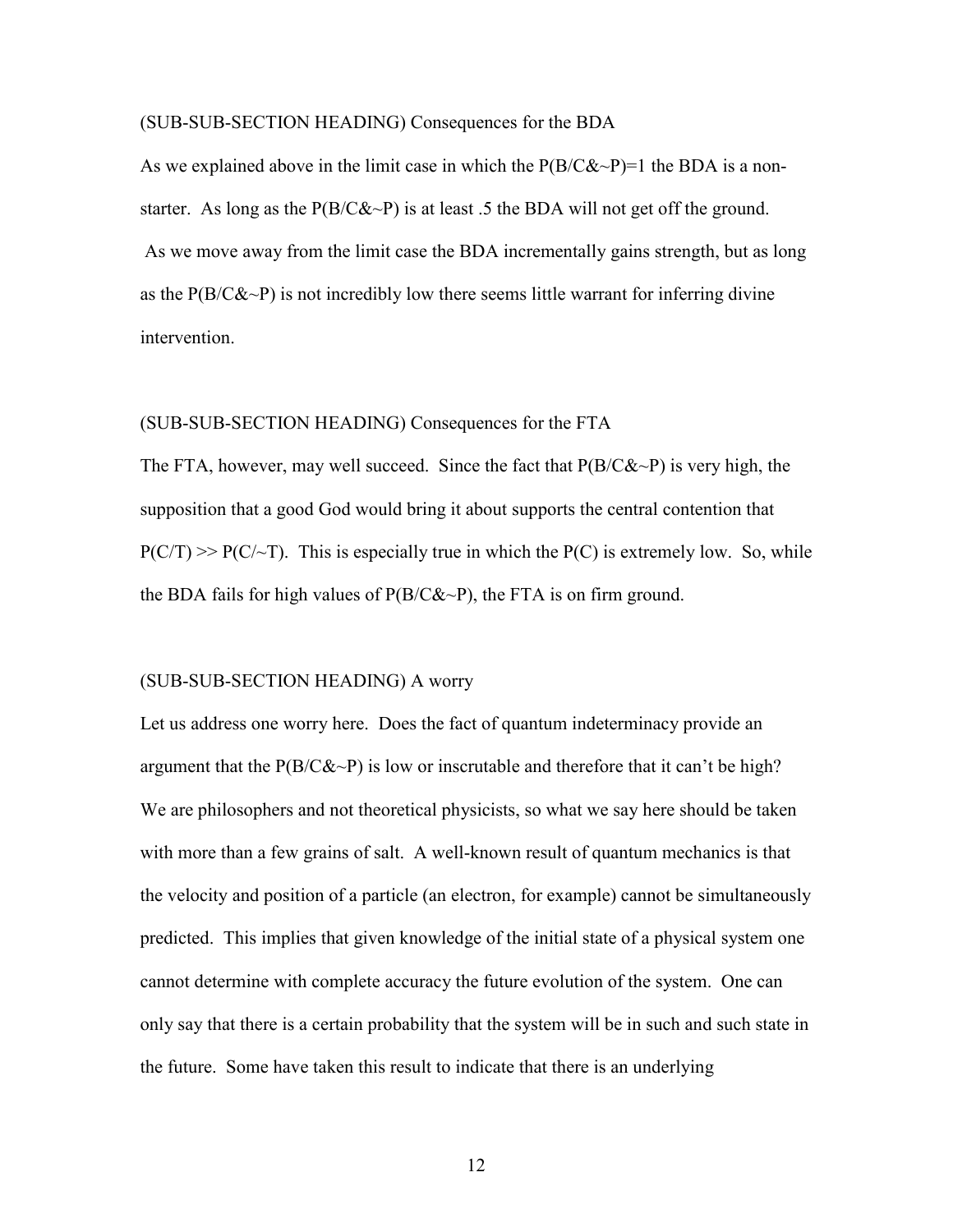indeterminacy in nature. If this inference is correct then the indeterminacy in nature undermines the limit case in which  $P(B/C$ 

 To what extent would indeterminacy undermine a fairly high probability to  $P(B/C&~P)$ ? We don't know. But there are several issues that need to be answered in order for indeterminacy to undermine a significant value of  $P(B/C&\sim P)$ . First, the value of P(B/C&~P) need be only high enough to block the BDA and still make the data more likely than relevant competing hypotheses. So, indeterminacy needs to provide a reason for the P(B/C&~P) being very low indeed. Second, even if  $P(B/C&~P)$  is low for certain sub-regions of space, it may be that  $P(B/C&E_{\rmfty}-P)$  is not too low for the entirety of space. Third, it needs to be shown how indeterminacy on the quantum level significantly undermines the development of large scale features of the universe. Perhaps indeterminacy on the quantum level can have this affect at or before Planck time. But after Planck time it's not clear that the quantum indeterminacy can have this affect. An objection from quantum indeterminacy would have to show that a universe could not be fine-tuned so as to make life significantly probable. We are aware of no such arguments. In the end we think it best to consider how the values work under the assumption of considerable determinism and then generalize from that if necessary.

#### (SUB-SECTION HEADING) Scenario 3: the  $P(B/C&~P)$  is modest

Suppose the  $P(B/C&P)$  is below .5 but still above the extremely low range. Is it possible for there to be a range in which  $P(B/C&N$  takes a value that allows for a BDA and a FTA? In this case we conjecture that it's very puzzling that God would bring about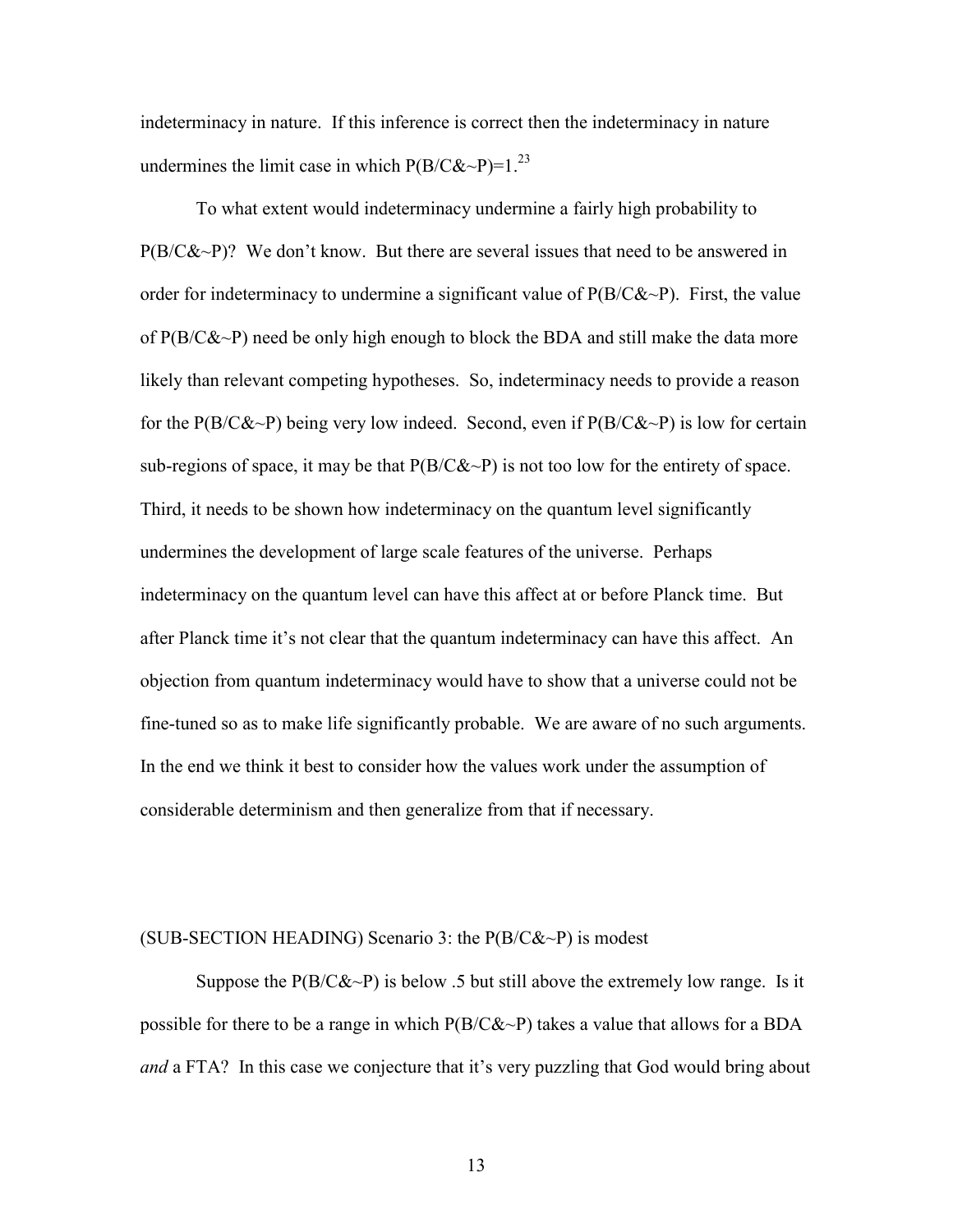C for the means of producing B when C is inefficient for that goal. Rational beings typically perform actions which are as likely to produce their desired effects as is consistent with their ability and other aims. In other words, there is a very low prior that God would produce conditions that make the desired ends significantly improbable. This would naturally have to be weighed against any confirmation which would accrue to theism through such an argument, and the net result could be marginal. Thus, the FTA is threatened. Moreover, the threat to the FTA increases the lower the value of  $P(B/C&~P)$ drops. But as the  $P(B/C&~P)$  drops the promise of a BDA increases. So the advocate of both a BDA and FTA has to look for some "sweet-spot" in which the  $P(B/C&~P)$  is lower than .5 but high enough to not make too implausible the idea that God brings about C for the goal of producing B. We think that apart from introducing other divine goals and arguing that they follow from the simple conception of theism this project is bleak. A rational agent not lacking in knowledge or power will choose the most effective means to his goals. Thus God will choose the most effective means to the goal of B. Hence the  $P(B/C&~P)$  will be greater than .5, indeed surely close to 1.<sup>24</sup> So the prospects for a "sweet-spot" are dim indeed.

 One way of resisting the idea that the prior probability of God bringing about initial conditions and laws which leave significant chance of not producing biologically complex life is to suggest that God has other purposes for creating in a multi-stage fashion.<sup>25</sup> The die-hard advocate of a cumulative case involving both a FTA and a BDA can argue that the multi-stage approach is somehow more valuable than the single-act creation. We note several problems with this response (see also III.A.iii). First, some other goals must be given. It's not enough just to advert to "other" reasons merely as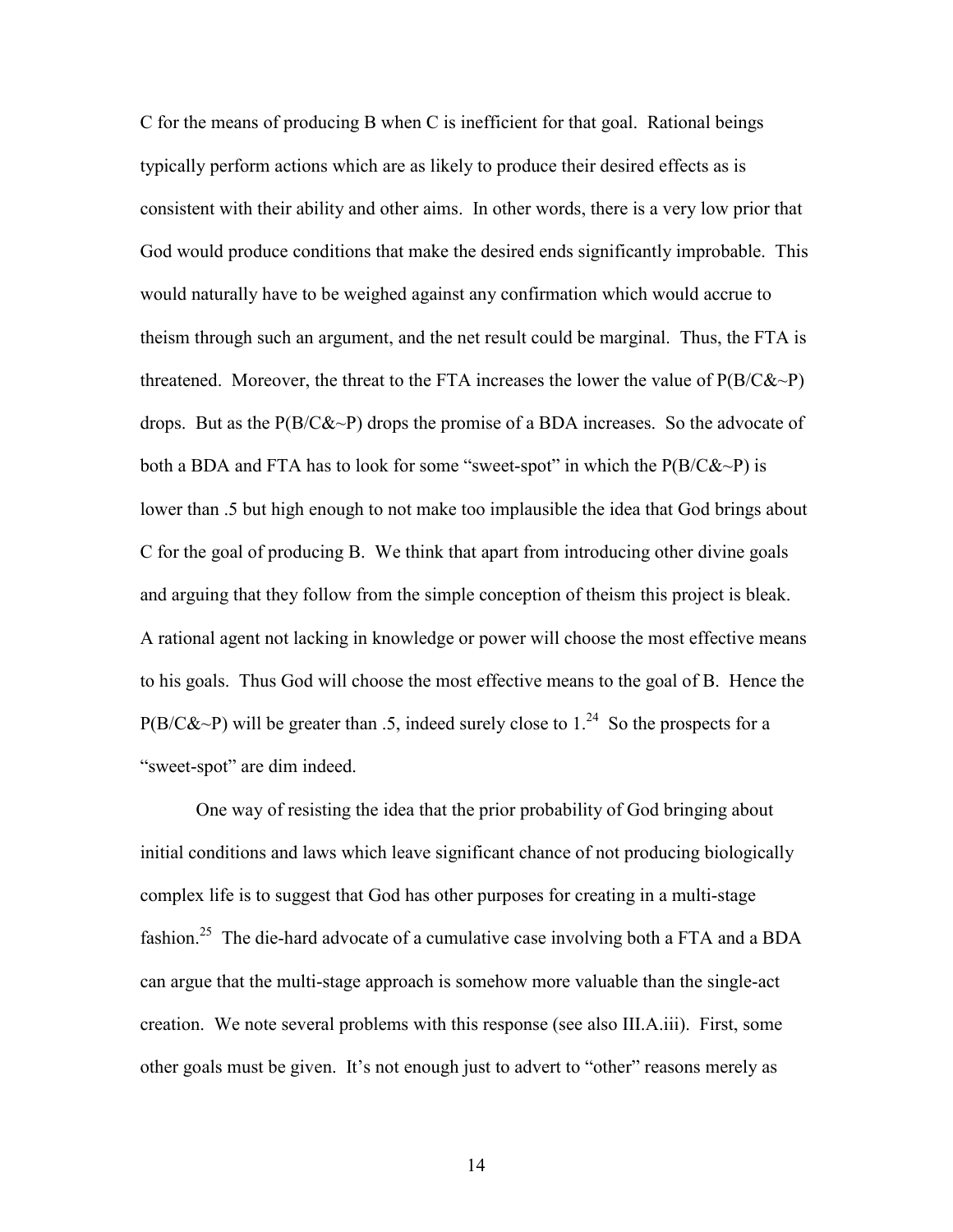conjecture. This would be an argument from ignorance. The way explanatory arguments for theism work is to posit a person with unlimited knowledge and power who is willing and able to bring about states of affairs which are, at a minimum and on balance, good. Then, to the extent that the obtaining states of affairs are on balance good and that they are quite inexplicable apart from personal explanation, it is reasonable to infer that God brought them about to realize the good they contain. So the foe of a stacked universe (i.e., a universe in which the initial conditions and laws make life almost certain) would need to argue that creation in many acts realizes a greater good than creation by a single act.

Further, positing more complex goals has the potential to hurt the resulting arguments. Suppose God wanted to display his power<sup>26</sup> and this means that God would first create a world and then create life. Now here's the problem: if that's the case why didn't God create a universe that does not permit life at all and then suddenly change the nature of the universe so that it both permitted life and contained life.

 Perhaps, to anticipate another line of thought, God wanted to put a distinctive seal on human life by specially creating it. Still, this could be done by means of connecting human souls with bodies suitably evolved in a universe where the probability of B given the initial conditions and laws was adequately high. Finally, it might be thought more beautiful to paint a world in multiple strokes. But why is this more beautiful than the classical elegance of pre-planned harmony. Consider an example from pyrotechnics. The beautiful multi-stage explosions of the best fireworks are the result of building the rocket right and then just lighting the fuse. The beautiful and dynamic result comes from planning and precision engineering. In short, it is hard for us to imagine a consideration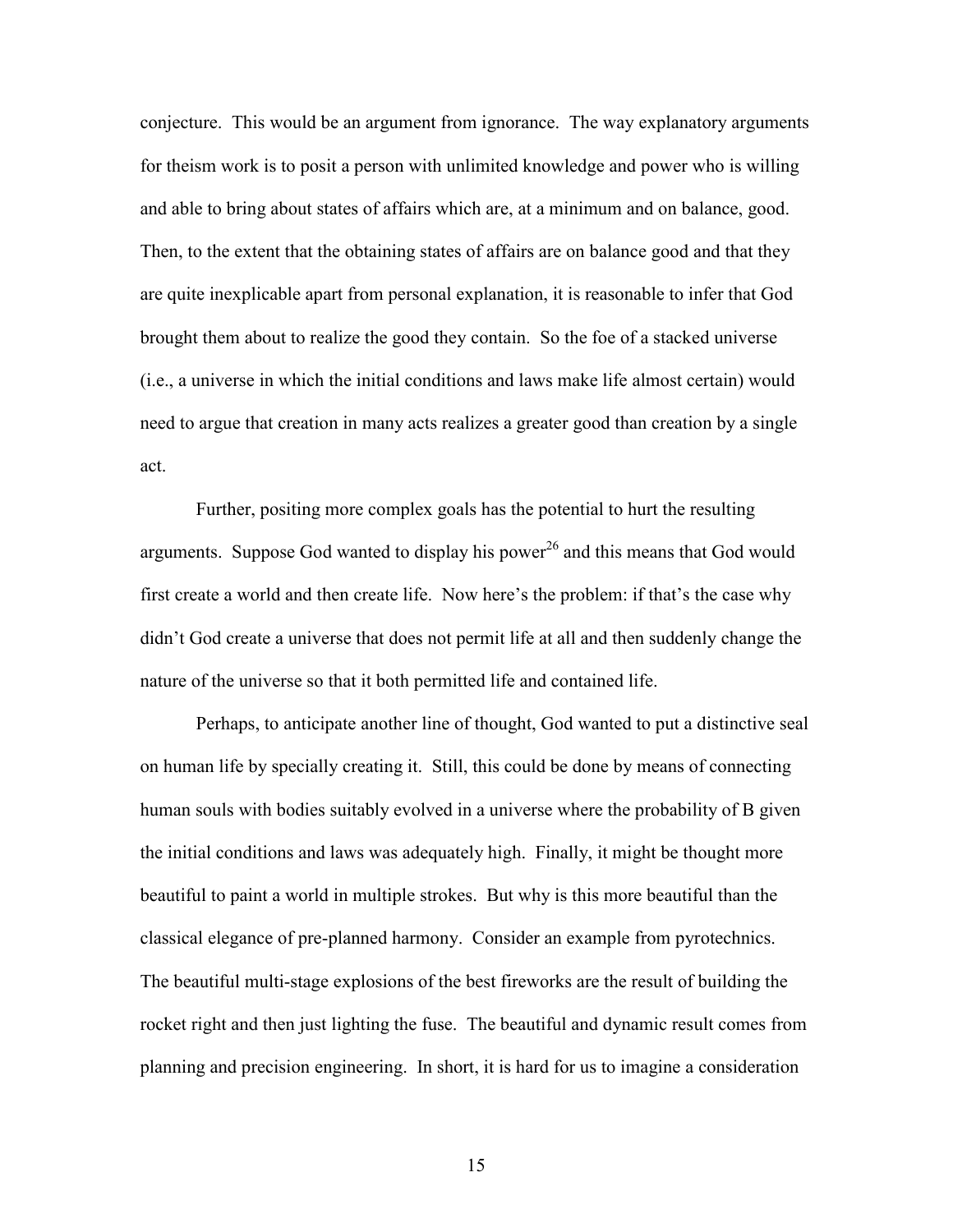offered on behalf of two-stage creation which couldn't be just as well achieved with a single creation.<sup>27</sup>

 In the end, though, we are content to note that the apologist that wants to hold to both the FTA and BDA is committed to a moderate value of  $P(B/C&\sim P)$ . In this section we argued that there are some issues to work out to get a decent a priori argument that the  $P(B/C&~P)$  does fall within that range. We think, though, wisdom lays in waiting to see how the science works out, for on very many assignments to  $P(B/C&~P)$  a plausible theistic design argument can be formulated.

# (SECTION HEADING) Concluding Observations

We have argued that the strengths of FTA and the BDA are inversely proportional to each other. If the value of  $P(B/C&\sim P)$  is high then the BDA will be a non-starter but the FTA may very well succeed. If, however, the  $P(B/C&~P)$  is very low the FTA seems a non-starter but the BDA seems well positioned. If the  $P(B/C&P)$  is modest then there's the possibility of a "sweet-spot" in which both arguments confirm theism. We've suggested, though, reasons to doubt a "sweet-spot" in which case a modest value leaves both arguments in a worse state. There is good news and bad news here for the theistic apologist. The bad news first: It follows from these observations that a cumulative case for theism cannot plausibly include both arguments without a sophisticated response to the problem we have raised. The strength of the arguments depends on currently unknown information and whatever is learned both arguments will not contribute a great deal to the case for theism. However, there are two items of good news for the theistic apologist. First, not only do self-organization scenarios not undermine the design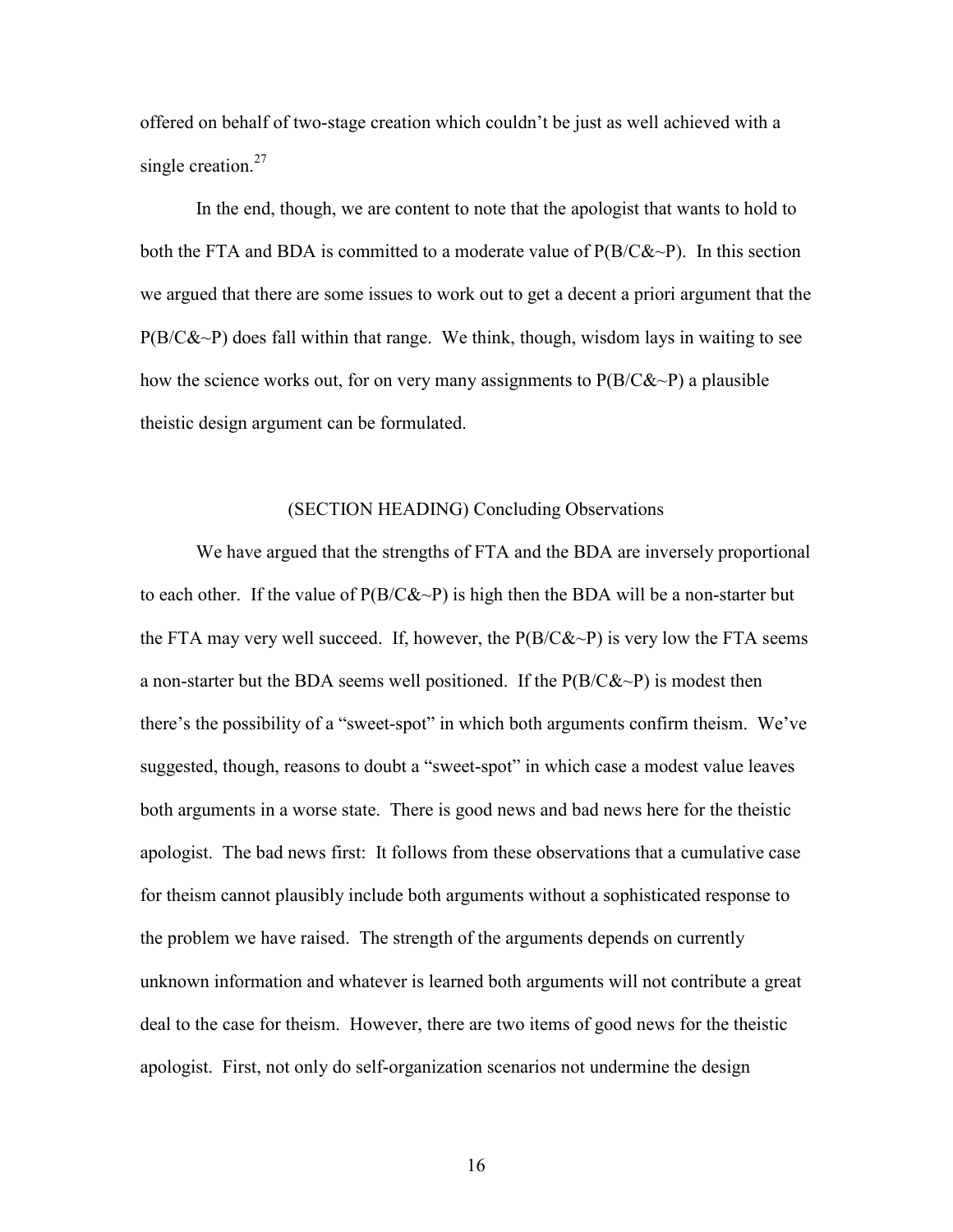argument for theism, they maximize the strength of the FTA by raising  $P(B/C&~P)$  very high thus making C an excellent means to B, which we have reason to believe God would bring about, but is quite unlikely otherwise. Second, if the value of  $P(B/C&N$  is anything but moderate then either one or the other of the BDA or FTA will have a good starting point. Prevailing models tend to be extreme in their consequences for the development of life with traditional views seeing life as extremely unlikely if the universe is left to itself and more recent views seeing life as nearly inevitable. If either of these views is correct then the theistic apologist can at least get started.<sup>28</sup>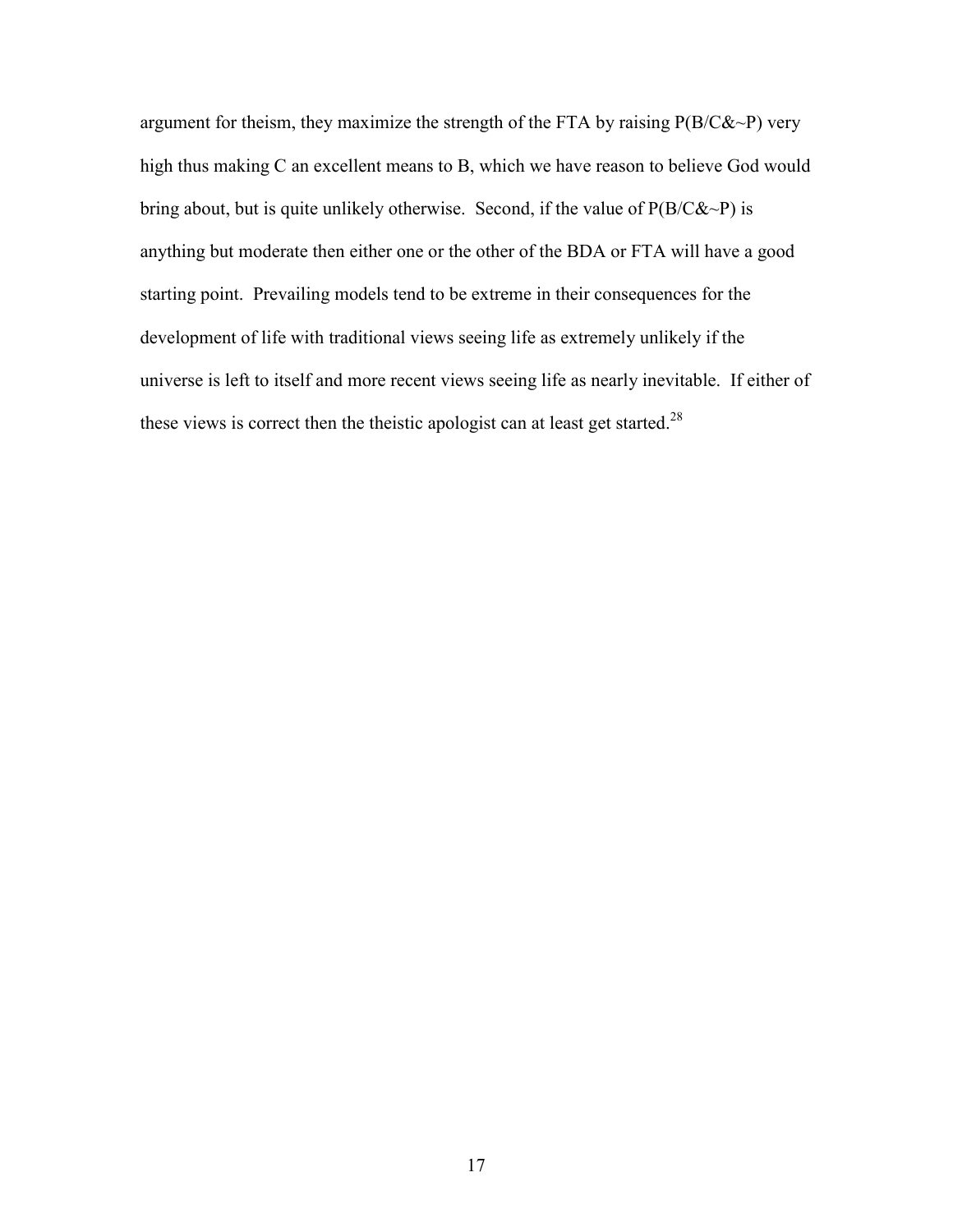#### References

Collins, R. (1999) 'A Scientific Argument for the Existence of God: The Fine-Tuning Design Argument,' in *Reason for the Hope Within*, Michael Murray (ed.) (Eerdmans: Grand Rapids).

Hoffman and Rosenkrantz, G. (2002) The Divine Attributes. (Blackwell: Malden, MA)

Juhl, C. (2006) 'Fine-tuning is not surprising,' Analysis 66:4, 269-275.

Leslie, J. (1989) Universes. (Routledge: New York).

Kauffman, S. (1993) The Origins of Order. (Oxford University Press: New York).

\_\_\_\_\_\_\_\_. (1995) At Home in the Universe. (Oxford University Press: New York).

- McGrew, McGrew and Vestrup. (2001) 'Probabilities and the Fine-Tuning Argument: A Skeptical View,' Mind 110, 1027-1037.
- Monton, B. (2006) 'God, Fine-tuning, and the Problem of Old Evidence' British Journal for the Philosophy of Science, 57: 405-424.
- Plantinga, A. (1993) Warrant and Proper Function. (Oxford University Press: New York).
- Poston and Dougherty, T. (2007) "Divine Hiddenness and the Nature of Belief" Religious Studies 43, 183-198.
- Richards, J.W. (2002) 'Howard J. Van Till's 'Robust Formational Economy Principle' as a Critique of Intelligent Design Theory,' Philosophia Christi 4:1, 101-112.
- Sobel, J.H. (2004) Logic and Theism: Arguments for and Against the Existence of God. (Cambridge University Press: New York).
- Swinburne, R. (1991) *The Existence of God.* Revised edition. (Oxford University Press: New York).

\_\_\_\_\_\_\_\_. (1994) The Christian God. (Oxford University Press: New York).

 $\frac{1}{2}$  (2004) The Existence of God. 2<sup>nd</sup> edition. (Oxford University Press: New York).

\_\_\_\_\_\_\_\_. (2006) 'Sobel on Argument's from Design,' Philosophia Christi 8:2, 227-234.

Wierenga, E. (1989) The Nature of God. (Cornell University Press: Ithaca, NY).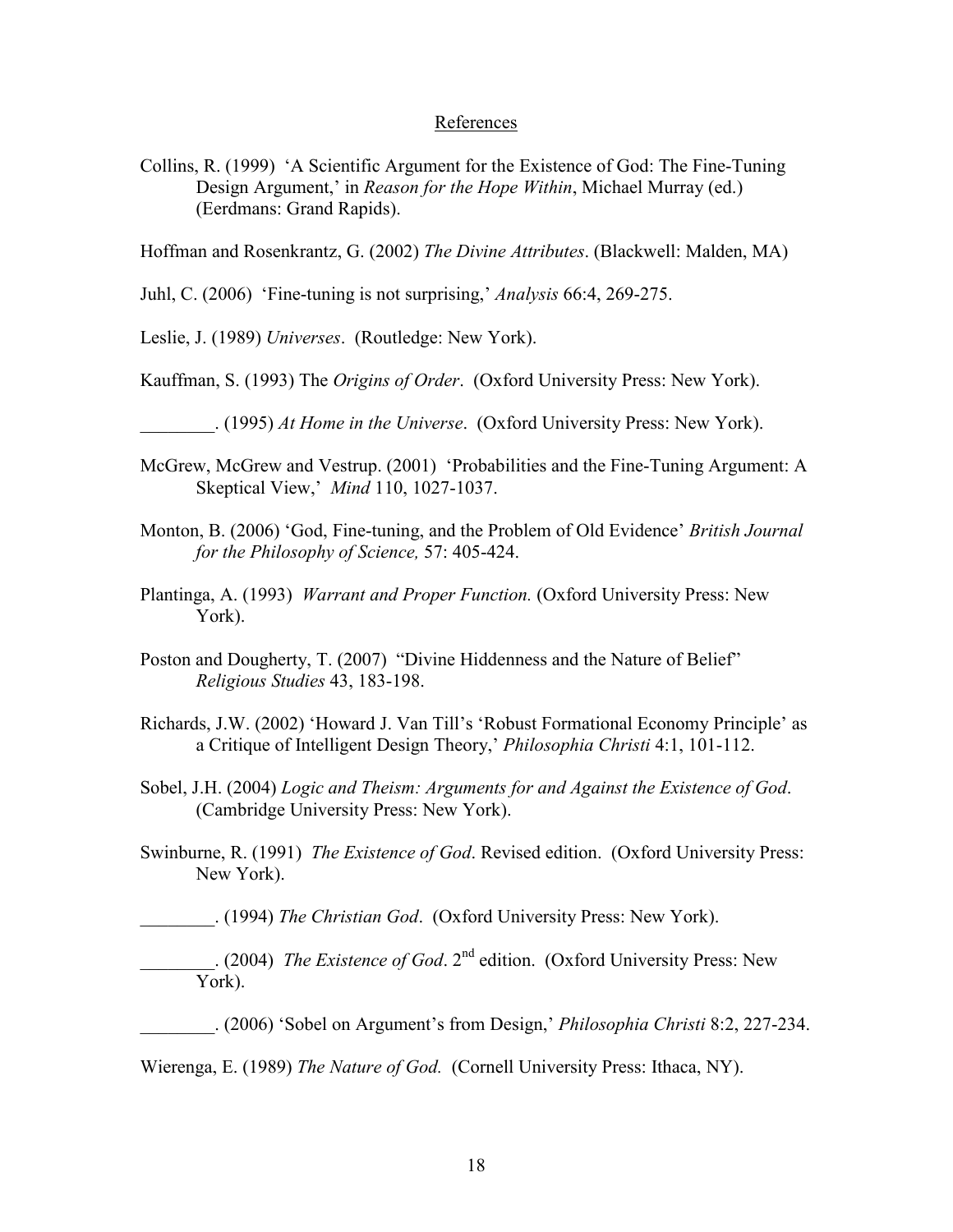Van Till & Howard J. (2002) 'Is the Creation's Formational Economy Incomplete: A Response to Jay Wesley Richards,' Philosophia Christi 4:1, 113-118.

<sup>1</sup> Most versions presented in the literature assume an initial singularity (see for example, Swinburne 2004,189). However, a reviewer pointed out the possibility of such an argument apart from that assumption. There are various ways to modify the argument to make it plausible without this assumption, but for simplicity we shall consider the argument on the assumption of an initial singularity.

 $2^2$  For an exposition of a similar view see Plantinga 1993, Chapter 9.

 $3$  This feature of our view escapes the normalizibility problem pressed by McGrew, McGrew, and Vestrup 2001. For further development of this view see Bradley Monton 2006.

 $4$  Since our goal is to assess the *relation* of the FTA to the BDA we will not consider objections to the arguments such as whether there is any plausible way to fix this prior. For an objection of this sort see Cory Juhl 2006.

<sup>5</sup> See Leslie 1989, 2.

6 Collins 1999.

<sup>7</sup> Swinburne 2004, Chapter 6. Since Swinburne is a substance dualist, his argument is technically an argument from human bodies, bodies capable of supporting the mental life of intelligent moral agents like humans.

<sup>8</sup> However, note that any version of the BDA will require  $P(B/C&{\sim}P)$  to be extremely low and any version of the FTA will need P(B/C&~P) to be fairly high. Holding context fixed, it is plausible that any precisification of "fairly high" is strictly inconsistent with "extremely low."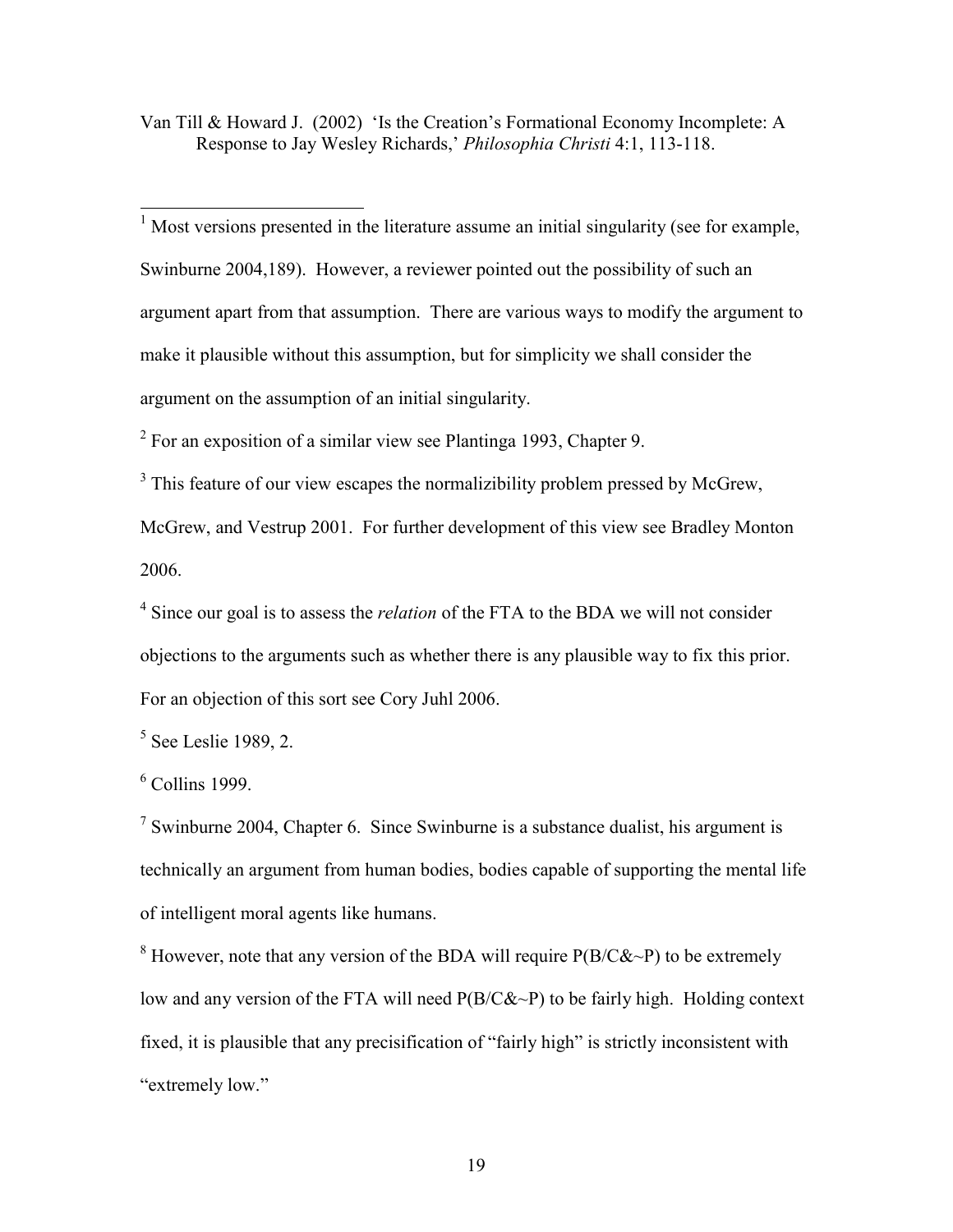<sup>9</sup> See Stuart A. Kauffman 1993 & 1995.

 $10$  Swinburne 1991, 303.

 $11$  Swinburne 2004, 189.

<sup>12</sup> See Sobel 2004, 287.

 $13$  Swinburne 2006, 234.

 $14$  The one exception to this is Richard Swinburne whose post 2005 reprinting of the second edition of *The Existence of God* includes a footnote on p. 189 about the tension. This note, though, was added in response to an earlier draft of our paper.

<sup>15</sup> See Swinburne 2004, 118-119.

 $16$  For a subtle discussion of matters pertaining to the explanatory power of theism, see Swinburne 2004, 112-123.

<sup>17</sup> Swinburne 1994 considers a single property—"pure Limitless Intentional Power" from which it is plausible that all God's other properties follow (see esp. pp. 150ff). Most theorists take God to have three core properties: knowledge, power, and goodness (see Wierenga 1989, 1 and Hoffman and Rosenkrantz 2002, 15). Swinburne thinks God's goodness follows from his perfect freedom and omniscience (Swinburne 1994, 151). We personally think that perfect freedom is itself derivable from omnipotence and omniscience, but on any traditional account bare theism is a very simple hypothesis. Attributing to God any intention that does not follow solely from the intrinsic goodness of the act requires going beyond simple bare theism to attributing *particular* intentions to God which we see as drastically lowering the prior probability of theism given the vast array of intentions God might have.

<sup>18</sup> For more on this see Swinburne 2004, Chapter 5.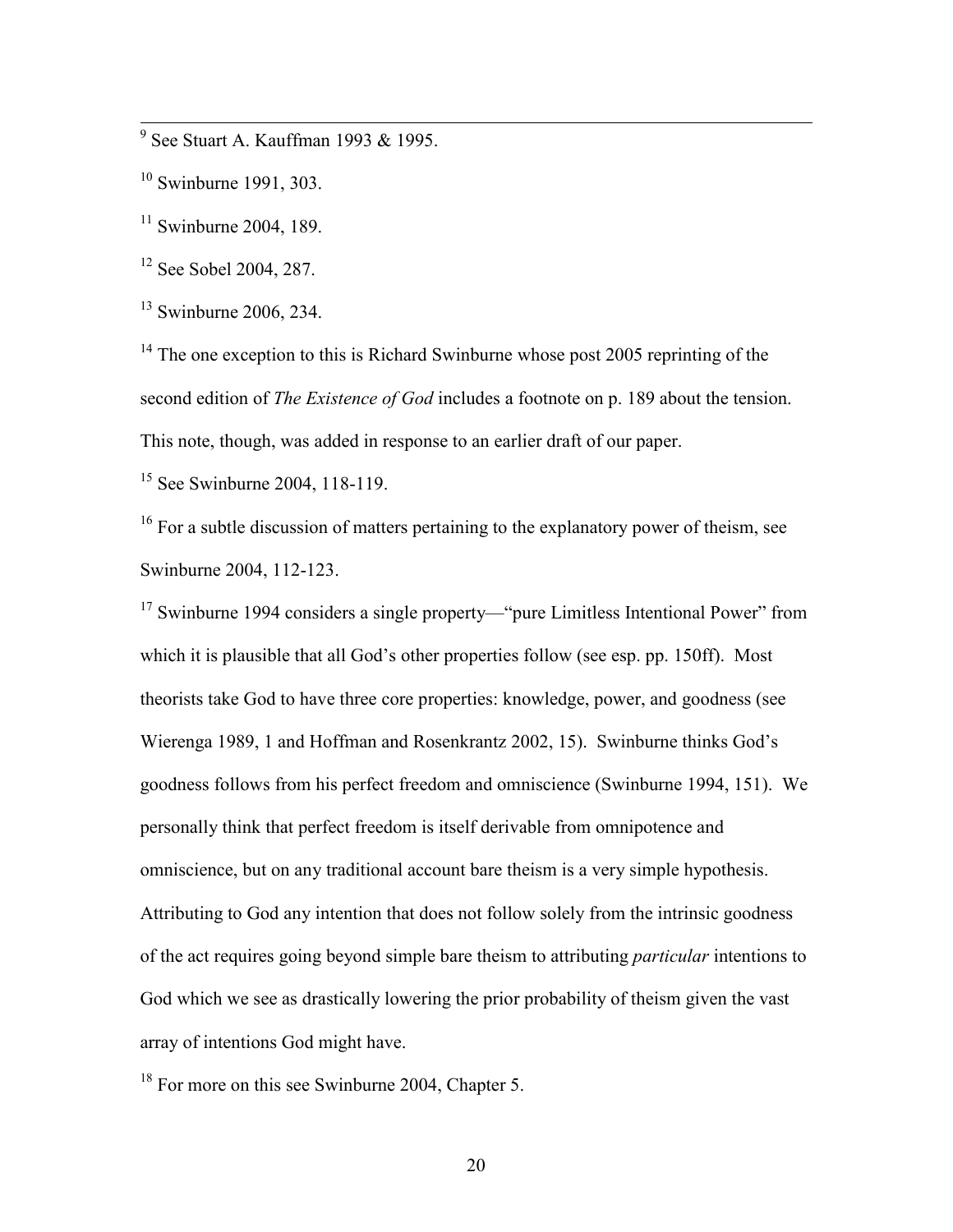<sup>19</sup> Since there is no such thing as a best possible world, the question of whether God would necessarily have to create it is moot. Since the rational action in cases of infinitely expanding utility is to satisfice, there is no way to predict in advance *precisely* how good an event God will bring about; but the better a state of affairs, the less surprising it would be that God brought it about.

 $20$  For a more complete treatment of this topic, see Swinburne 2004, Chapter 6.

 $\overline{a}$ 

 $21$  How low? Again, since we are inferring nothing less than a miracle, it seems that it must be a statistical impossibility.

 $22$  How high? Not very far from 1. Suppose we are examining possible universes (conceived of as non-maximal possible situations of approximately physical universesized chucks) and the one we are looking at is such that  $P(B/C&[S-2]$  is .75. You ask "Do" you think this is a God-designed universe? I'd probably say, "I doubt it, God would surely give himself better odds than 3:1. I can't think of any reason why he'd leave a 1 in 4 chance of failure given that he's omnipotent and omniscient." We consider this again below. God may play dice, but he's surely a better gambler than that.

 $^{23}$  It also undermines the other limit case, but that isn't our concern here.

<sup>24</sup> Probably as close to 1 as consistent with human freedom. Swinburne 2006, 234 touches on this point.

 $^{25}$  Jay Wesley Richards 2002 suggests no less than a dozen different reasons ranging from the mundane to the bizarre (see pp. 109-110). Almost all the ones worth taking seriously are perfectly consistent with  $P(B/C&~P)$  being very high, as Van Till points out in his reply. See Van Till 2002, 113-118. Richards suggests the following: 1. interactiveness, 2. constituent design, 3. "artifactuality", 4. heaven-revealing, 5. God-as-novelist with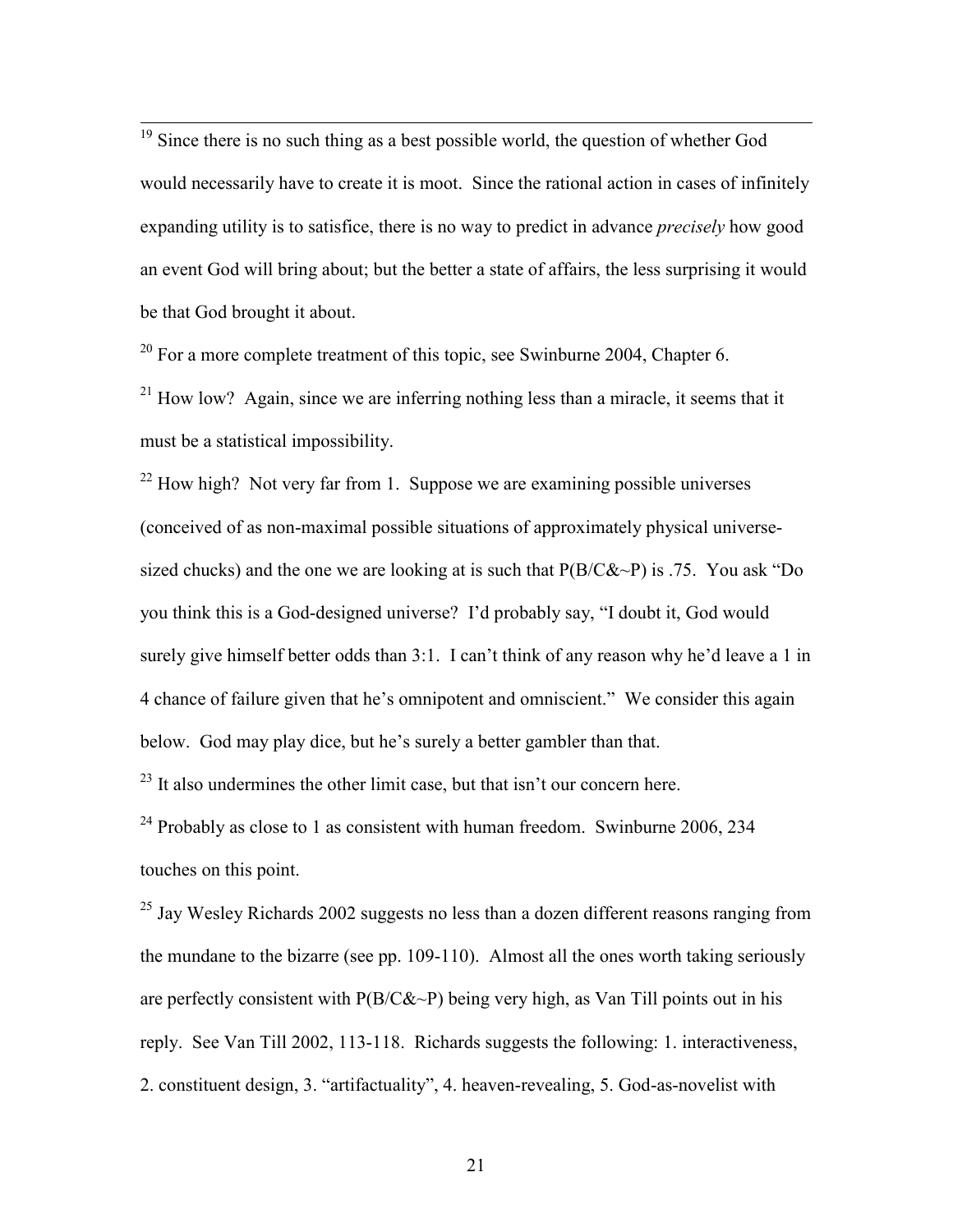himself as character, 6. empirical marks of God's activity, 7. making a world more like a violin needing to be played than a watch, 8. a world open to God's direct influence, 9."God-bathed", 10. God-as-hobbyist, 11, God-as-gardner, 12. God-as-"nose-thumber" at-naturalists. Some of these we don't understand, most are achievable via fine-tuning, and those that we both understand and are inconsistent with a finely-tuned world are not defended as being more valuable that the goods achieved via fine-tuning. Such goods include a kind of diachronic beauty achievable only in a drawn-out, pre-planned process. Consider the cross-temporal beauty of a pyrotechnic display. Though it takes place over an interval of time—and don't we always which it was longer?—all that happens is the result of the way it was planned from the beginning and, ideally, one could simply light the initial fuse and then step back and watch the show. The story of cosmic evolution which science depicts has some of these good-making properties and is one reason why God might choose this method of creation. Additionally, God plausibly has reason to remain somewhat hidden, even though he leaves sufficient clues for those who look for them. For an argument to this effect see Poston and Dougherty 2007.

 $\overline{a}$ 

<sup>26</sup> Incidentally we think it's a pretty awesome display of power and knowledge to create a universe that has it all written in from the start.

 $27$  At this point we are not addressing the concern that God may intervene in the world as a result of the activity of moral beings, perhaps to right a great wrong or to answer prayer.

<sup>28</sup> We are grateful to the participants of Prosblogion, a weblog for the philosophy of religion for comments on an early version of this paper and the participants at the 2005 Eastern Meeting of the Society of Christian Philosophers. We wish to thank Robin